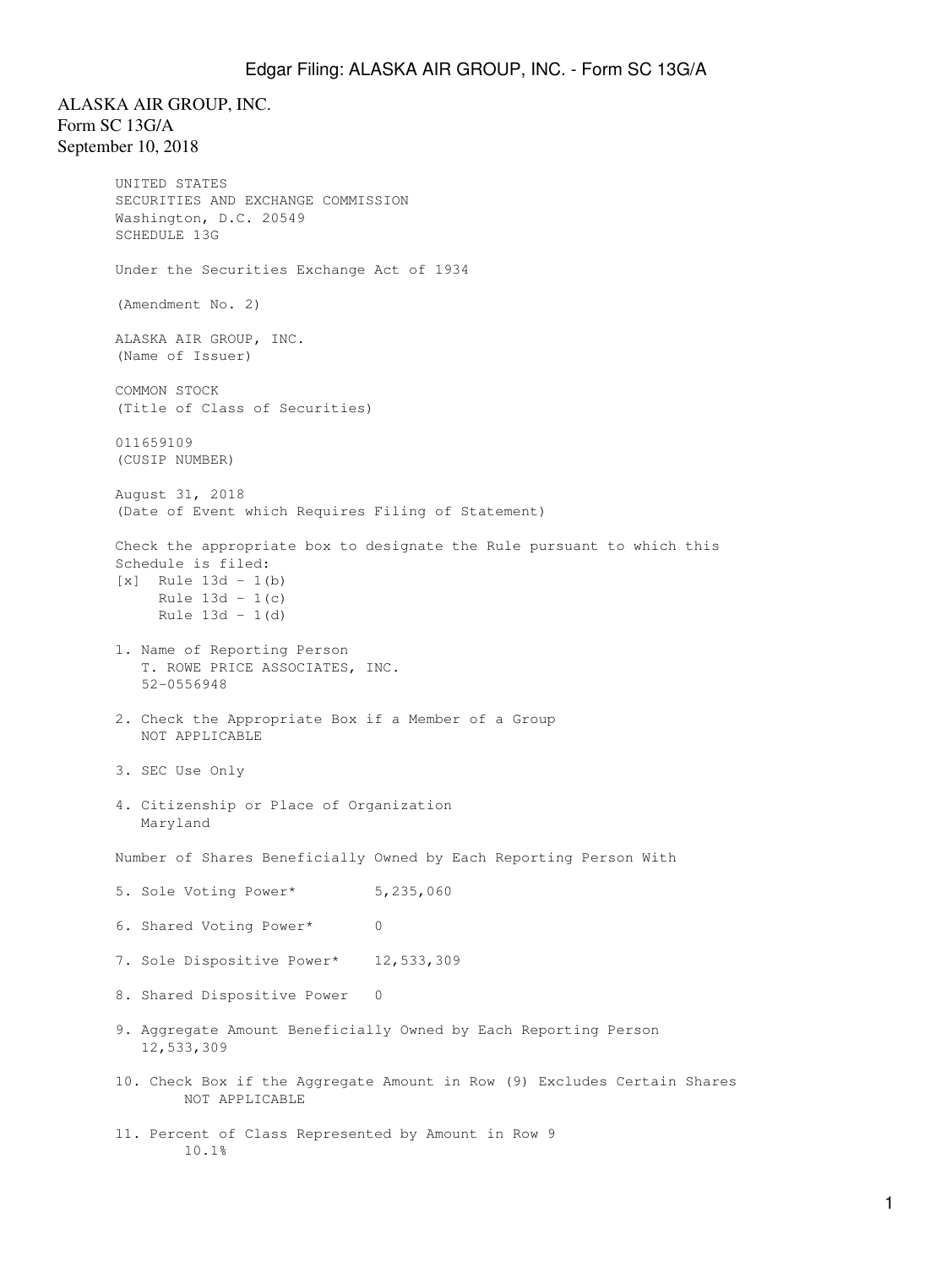12. Type of Reporting Person T A \*Any shares reported in Items 5 and 6 are also reported in Item 7. Item 1(a) Name of Issuer: ALASKA AIR GROUP, INC. Item 1(b) Address of Issuer's Principal Executive Offices: 19300 INTERNATIONAL BOULEVARD SEATTLE, WASHINGTON 98188 Item 2(a) Name of Person(s) Filing: (1) T. ROWE PRICE ASSOCIATES, INC. ("Price Associates") Item 2(b) Address of Principal Business Office: 100 E. Pratt Street, Baltimore, MD 21202 Item 2(c) Citizenship or Place of Organization: (1) Maryland Item 2(d) Title of Class of Securities: COMMON STOCK Item 2(e) Cusip Number: 011659109 Item 3: The person filing this Schedule 13G is an: X Investment Adviser registered under Section 203 of the Investment Advisers Act of 1940 Item 4: Reference is made to Items 5-11 on the preceding pages of this Schedule 13G. Item 5: Ownership of Five Percent or Less of a Class Not Applicable Item 6: Ownership of More than Five Percent on Behalf of Another Person (1) Price Associates does not serve as custodian of the assets of any of its clients; accordingly, in each instance only the client or the client's custodian or trustee bank has the right to receive dividends paid with respect to, and proceeds from the sale of, such securities. The ultimate power to direct the receipt of dividends paid with respect to, and the proceeds from the sale of, such securities, is

 vested in the individual and institutional clients which Price Associates serves as investment adviser. Any and all discretionary authority which has been delegated to Price Associates may be revoked in whole or in part at any time.

 Except as may be indicated if this is a joint filing with one of the registered investment companies sponsored by Price Associates which it also serves as investment adviser ("T. Rowe Price Funds"), not more than 5% of the class of such securities is owned by any one client subject to the investment advice of Price Associates.

(2) With respect to securities owned by any one of the T. Rowe Price Funds, only the custodian for each of such Funds, has the right to receive dividends paid with respect to, and proceeds from the sale of, such securities. No other person is known to have such right, except that the shareholders of each such Fund participate proportionately